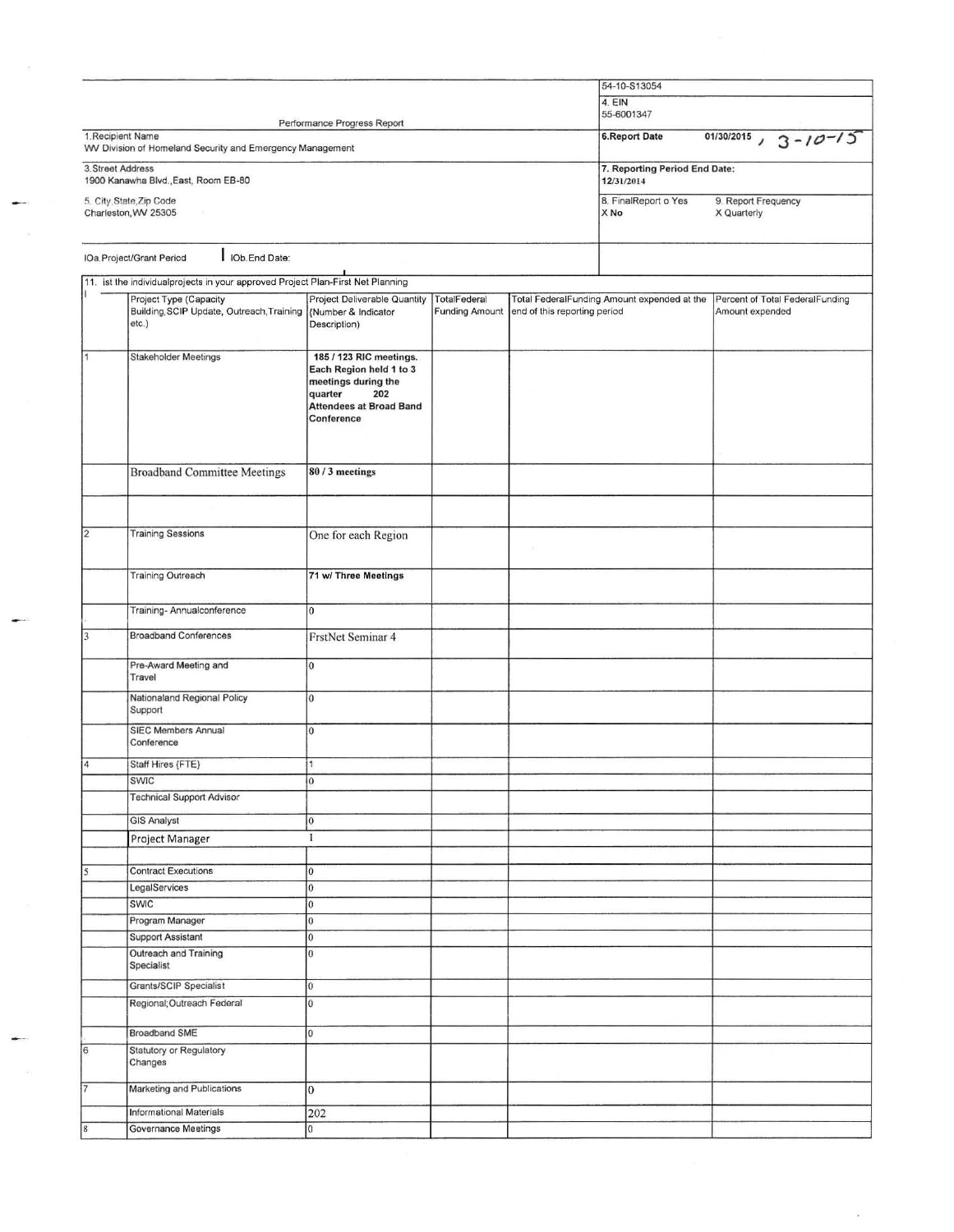| Ila. Describe your progress meeting each major activity/milestone approved in the Baseline Report for this project; any challenges or obstacles encountered and mitigation strategies you<br>have employed; planned major activities for the next quarter; and any additional project milestones or information.<br>FirstNet Seminar with Jeremy Zollo conducting. FirstNet by the<br>numbers/EMS/FIRE/Law information sheets/ FirstNet Survey. The Regional interoperable Committees meet at the conference and were open to all participants from<br>each region. Each region held a question and answer regarding FirstNet.<br>Ilb. If the project team anticipates requesting any changes to the approved Baseline Report in the next quarter, describe those below. Note that any substantive changes to the<br>Baseline Report must be approved by the Department of Commerce before implementation<br>Not at this time Tech Meetings - Broadband committee met with the techs to reivew the system applicable to FirstNet. RIC Meetings - Passed out the FirstNet Videos and handouts to be<br>distributed in that region, requested what information is needed for the FirstNet at the SIRN Conference, and what information is required in regards to the survey that was distributed at the<br>confernce. During the RIC aand Broadband meetings the kind of outreach and the modes of distribution was reviewed. FirstNet initial consultation and a checklist that was reviewed before<br>sending to the Governor. The Governor's office has named a point of contact (Britney Vasick) and she was named to the Broadband Committee.<br>Ilc. Provide any other information that would be usefulto NTIA as it assesses this project's progress. AdditionalExpenditures have not been drawn at this time from ASAP.<br>None<br>Ild. Describe any success stories or best practices you have identified Please be as specific as possible. None at this time.<br>12. Personnel<br>12a. If the project is not fully staffed, describe how any lack of staffing may impact the project's time line and when the project will be fully staffed. Lack of staff would have a domino effect.<br>The longer the staff positions were open the bigger the impact on the entire plan.<br>12b. Staffing Table<br>Job Title<br>Change<br>FTE%<br>Project(s) Assigned<br>30%<br>Supporting activities relating to education of FirstNet; determine needs of regions, etc.<br><b>SWIC</b><br><b>Technical Support Advisor</b><br>Technicalexpertise to broadband initiative and direct support to the SWIC<br><b>GIS Analyst</b><br>60%<br>Project Manager -<br>Lisa Paxton, formally under contractual<br>assigned this qtr<br>5%<br>Project Manager- Tommy Dingess<br>Remove Row<br><b>Add Row</b><br>13. Subcontracts (Vendors and/or Sub-recipients)<br>13a Subcontracts Table -Include all subcontractors. The totals from this table must equalthe "Subcontracts Total" in Question 14f.<br>RFP/RFQ<br>End<br>Contract<br><b>Start</b><br><b>TotalFederal</b><br><b>Total Matching</b><br>Project and %Assigned<br>Subcontract Purpose<br>Type<br>Name<br>Date<br>Executed<br>Date<br><b>Funds Allocated</b><br><b>Funds Allocated</b><br>(Vendor/Subrec   Issued<br>(Y/N)<br>(Y/N)<br>.)<br>22,500<br>0<br>20<br>N<br>N<br>9/30/16<br>Vendor<br>LegalServices<br>N<br>10/01/15<br>9/30/16<br>52,000<br>0<br>SWIC<br>N<br>25<br>Vendor<br>9/01/13<br>9/30/16<br>189,000<br>0<br>Program Manager (moved to<br>100<br>Lisa<br>Vendor<br>y<br>y<br>Paxton<br>contractual) | <b>SIEC Group Meetings</b> | 3 with 80 attendees |  |  |  |
|--------------------------------------------------------------------------------------------------------------------------------------------------------------------------------------------------------------------------------------------------------------------------------------------------------------------------------------------------------------------------------------------------------------------------------------------------------------------------------------------------------------------------------------------------------------------------------------------------------------------------------------------------------------------------------------------------------------------------------------------------------------------------------------------------------------------------------------------------------------------------------------------------------------------------------------------------------------------------------------------------------------------------------------------------------------------------------------------------------------------------------------------------------------------------------------------------------------------------------------------------------------------------------------------------------------------------------------------------------------------------------------------------------------------------------------------------------------------------------------------------------------------------------------------------------------------------------------------------------------------------------------------------------------------------------------------------------------------------------------------------------------------------------------------------------------------------------------------------------------------------------------------------------------------------------------------------------------------------------------------------------------------------------------------------------------------------------------------------------------------------------------------------------------------------------------------------------------------------------------------------------------------------------------------------------------------------------------------------------------------------------------------------------------------------------------------------------------------------------------------------------------------------------------------------------------------------------------------------------------------------------------------------------------------------------------------------------------------------------------------------------------------------------------------------------------------------------------------------------------------------------------------------------------------------------------------------------------------------------------------------------------------------------------------------------------------------------------------------------------------------------------------------------------------------------------------------------------------------------------------------------------------------------------------------------------------------------------------------------------------------------------------------------------------------------------------------------------------------------------------------------------------------------------------------------------------------|----------------------------|---------------------|--|--|--|
|                                                                                                                                                                                                                                                                                                                                                                                                                                                                                                                                                                                                                                                                                                                                                                                                                                                                                                                                                                                                                                                                                                                                                                                                                                                                                                                                                                                                                                                                                                                                                                                                                                                                                                                                                                                                                                                                                                                                                                                                                                                                                                                                                                                                                                                                                                                                                                                                                                                                                                                                                                                                                                                                                                                                                                                                                                                                                                                                                                                                                                                                                                                                                                                                                                                                                                                                                                                                                                                                                                                                                                          |                            |                     |  |  |  |
|                                                                                                                                                                                                                                                                                                                                                                                                                                                                                                                                                                                                                                                                                                                                                                                                                                                                                                                                                                                                                                                                                                                                                                                                                                                                                                                                                                                                                                                                                                                                                                                                                                                                                                                                                                                                                                                                                                                                                                                                                                                                                                                                                                                                                                                                                                                                                                                                                                                                                                                                                                                                                                                                                                                                                                                                                                                                                                                                                                                                                                                                                                                                                                                                                                                                                                                                                                                                                                                                                                                                                                          |                            |                     |  |  |  |
|                                                                                                                                                                                                                                                                                                                                                                                                                                                                                                                                                                                                                                                                                                                                                                                                                                                                                                                                                                                                                                                                                                                                                                                                                                                                                                                                                                                                                                                                                                                                                                                                                                                                                                                                                                                                                                                                                                                                                                                                                                                                                                                                                                                                                                                                                                                                                                                                                                                                                                                                                                                                                                                                                                                                                                                                                                                                                                                                                                                                                                                                                                                                                                                                                                                                                                                                                                                                                                                                                                                                                                          |                            |                     |  |  |  |
|                                                                                                                                                                                                                                                                                                                                                                                                                                                                                                                                                                                                                                                                                                                                                                                                                                                                                                                                                                                                                                                                                                                                                                                                                                                                                                                                                                                                                                                                                                                                                                                                                                                                                                                                                                                                                                                                                                                                                                                                                                                                                                                                                                                                                                                                                                                                                                                                                                                                                                                                                                                                                                                                                                                                                                                                                                                                                                                                                                                                                                                                                                                                                                                                                                                                                                                                                                                                                                                                                                                                                                          |                            |                     |  |  |  |
|                                                                                                                                                                                                                                                                                                                                                                                                                                                                                                                                                                                                                                                                                                                                                                                                                                                                                                                                                                                                                                                                                                                                                                                                                                                                                                                                                                                                                                                                                                                                                                                                                                                                                                                                                                                                                                                                                                                                                                                                                                                                                                                                                                                                                                                                                                                                                                                                                                                                                                                                                                                                                                                                                                                                                                                                                                                                                                                                                                                                                                                                                                                                                                                                                                                                                                                                                                                                                                                                                                                                                                          |                            |                     |  |  |  |
|                                                                                                                                                                                                                                                                                                                                                                                                                                                                                                                                                                                                                                                                                                                                                                                                                                                                                                                                                                                                                                                                                                                                                                                                                                                                                                                                                                                                                                                                                                                                                                                                                                                                                                                                                                                                                                                                                                                                                                                                                                                                                                                                                                                                                                                                                                                                                                                                                                                                                                                                                                                                                                                                                                                                                                                                                                                                                                                                                                                                                                                                                                                                                                                                                                                                                                                                                                                                                                                                                                                                                                          |                            |                     |  |  |  |
|                                                                                                                                                                                                                                                                                                                                                                                                                                                                                                                                                                                                                                                                                                                                                                                                                                                                                                                                                                                                                                                                                                                                                                                                                                                                                                                                                                                                                                                                                                                                                                                                                                                                                                                                                                                                                                                                                                                                                                                                                                                                                                                                                                                                                                                                                                                                                                                                                                                                                                                                                                                                                                                                                                                                                                                                                                                                                                                                                                                                                                                                                                                                                                                                                                                                                                                                                                                                                                                                                                                                                                          |                            |                     |  |  |  |
|                                                                                                                                                                                                                                                                                                                                                                                                                                                                                                                                                                                                                                                                                                                                                                                                                                                                                                                                                                                                                                                                                                                                                                                                                                                                                                                                                                                                                                                                                                                                                                                                                                                                                                                                                                                                                                                                                                                                                                                                                                                                                                                                                                                                                                                                                                                                                                                                                                                                                                                                                                                                                                                                                                                                                                                                                                                                                                                                                                                                                                                                                                                                                                                                                                                                                                                                                                                                                                                                                                                                                                          |                            |                     |  |  |  |
|                                                                                                                                                                                                                                                                                                                                                                                                                                                                                                                                                                                                                                                                                                                                                                                                                                                                                                                                                                                                                                                                                                                                                                                                                                                                                                                                                                                                                                                                                                                                                                                                                                                                                                                                                                                                                                                                                                                                                                                                                                                                                                                                                                                                                                                                                                                                                                                                                                                                                                                                                                                                                                                                                                                                                                                                                                                                                                                                                                                                                                                                                                                                                                                                                                                                                                                                                                                                                                                                                                                                                                          |                            |                     |  |  |  |
|                                                                                                                                                                                                                                                                                                                                                                                                                                                                                                                                                                                                                                                                                                                                                                                                                                                                                                                                                                                                                                                                                                                                                                                                                                                                                                                                                                                                                                                                                                                                                                                                                                                                                                                                                                                                                                                                                                                                                                                                                                                                                                                                                                                                                                                                                                                                                                                                                                                                                                                                                                                                                                                                                                                                                                                                                                                                                                                                                                                                                                                                                                                                                                                                                                                                                                                                                                                                                                                                                                                                                                          |                            |                     |  |  |  |
|                                                                                                                                                                                                                                                                                                                                                                                                                                                                                                                                                                                                                                                                                                                                                                                                                                                                                                                                                                                                                                                                                                                                                                                                                                                                                                                                                                                                                                                                                                                                                                                                                                                                                                                                                                                                                                                                                                                                                                                                                                                                                                                                                                                                                                                                                                                                                                                                                                                                                                                                                                                                                                                                                                                                                                                                                                                                                                                                                                                                                                                                                                                                                                                                                                                                                                                                                                                                                                                                                                                                                                          |                            |                     |  |  |  |
|                                                                                                                                                                                                                                                                                                                                                                                                                                                                                                                                                                                                                                                                                                                                                                                                                                                                                                                                                                                                                                                                                                                                                                                                                                                                                                                                                                                                                                                                                                                                                                                                                                                                                                                                                                                                                                                                                                                                                                                                                                                                                                                                                                                                                                                                                                                                                                                                                                                                                                                                                                                                                                                                                                                                                                                                                                                                                                                                                                                                                                                                                                                                                                                                                                                                                                                                                                                                                                                                                                                                                                          |                            |                     |  |  |  |
|                                                                                                                                                                                                                                                                                                                                                                                                                                                                                                                                                                                                                                                                                                                                                                                                                                                                                                                                                                                                                                                                                                                                                                                                                                                                                                                                                                                                                                                                                                                                                                                                                                                                                                                                                                                                                                                                                                                                                                                                                                                                                                                                                                                                                                                                                                                                                                                                                                                                                                                                                                                                                                                                                                                                                                                                                                                                                                                                                                                                                                                                                                                                                                                                                                                                                                                                                                                                                                                                                                                                                                          |                            |                     |  |  |  |
|                                                                                                                                                                                                                                                                                                                                                                                                                                                                                                                                                                                                                                                                                                                                                                                                                                                                                                                                                                                                                                                                                                                                                                                                                                                                                                                                                                                                                                                                                                                                                                                                                                                                                                                                                                                                                                                                                                                                                                                                                                                                                                                                                                                                                                                                                                                                                                                                                                                                                                                                                                                                                                                                                                                                                                                                                                                                                                                                                                                                                                                                                                                                                                                                                                                                                                                                                                                                                                                                                                                                                                          |                            |                     |  |  |  |
|                                                                                                                                                                                                                                                                                                                                                                                                                                                                                                                                                                                                                                                                                                                                                                                                                                                                                                                                                                                                                                                                                                                                                                                                                                                                                                                                                                                                                                                                                                                                                                                                                                                                                                                                                                                                                                                                                                                                                                                                                                                                                                                                                                                                                                                                                                                                                                                                                                                                                                                                                                                                                                                                                                                                                                                                                                                                                                                                                                                                                                                                                                                                                                                                                                                                                                                                                                                                                                                                                                                                                                          |                            |                     |  |  |  |
|                                                                                                                                                                                                                                                                                                                                                                                                                                                                                                                                                                                                                                                                                                                                                                                                                                                                                                                                                                                                                                                                                                                                                                                                                                                                                                                                                                                                                                                                                                                                                                                                                                                                                                                                                                                                                                                                                                                                                                                                                                                                                                                                                                                                                                                                                                                                                                                                                                                                                                                                                                                                                                                                                                                                                                                                                                                                                                                                                                                                                                                                                                                                                                                                                                                                                                                                                                                                                                                                                                                                                                          |                            |                     |  |  |  |
|                                                                                                                                                                                                                                                                                                                                                                                                                                                                                                                                                                                                                                                                                                                                                                                                                                                                                                                                                                                                                                                                                                                                                                                                                                                                                                                                                                                                                                                                                                                                                                                                                                                                                                                                                                                                                                                                                                                                                                                                                                                                                                                                                                                                                                                                                                                                                                                                                                                                                                                                                                                                                                                                                                                                                                                                                                                                                                                                                                                                                                                                                                                                                                                                                                                                                                                                                                                                                                                                                                                                                                          |                            |                     |  |  |  |
|                                                                                                                                                                                                                                                                                                                                                                                                                                                                                                                                                                                                                                                                                                                                                                                                                                                                                                                                                                                                                                                                                                                                                                                                                                                                                                                                                                                                                                                                                                                                                                                                                                                                                                                                                                                                                                                                                                                                                                                                                                                                                                                                                                                                                                                                                                                                                                                                                                                                                                                                                                                                                                                                                                                                                                                                                                                                                                                                                                                                                                                                                                                                                                                                                                                                                                                                                                                                                                                                                                                                                                          |                            |                     |  |  |  |
|                                                                                                                                                                                                                                                                                                                                                                                                                                                                                                                                                                                                                                                                                                                                                                                                                                                                                                                                                                                                                                                                                                                                                                                                                                                                                                                                                                                                                                                                                                                                                                                                                                                                                                                                                                                                                                                                                                                                                                                                                                                                                                                                                                                                                                                                                                                                                                                                                                                                                                                                                                                                                                                                                                                                                                                                                                                                                                                                                                                                                                                                                                                                                                                                                                                                                                                                                                                                                                                                                                                                                                          |                            |                     |  |  |  |
|                                                                                                                                                                                                                                                                                                                                                                                                                                                                                                                                                                                                                                                                                                                                                                                                                                                                                                                                                                                                                                                                                                                                                                                                                                                                                                                                                                                                                                                                                                                                                                                                                                                                                                                                                                                                                                                                                                                                                                                                                                                                                                                                                                                                                                                                                                                                                                                                                                                                                                                                                                                                                                                                                                                                                                                                                                                                                                                                                                                                                                                                                                                                                                                                                                                                                                                                                                                                                                                                                                                                                                          |                            |                     |  |  |  |
|                                                                                                                                                                                                                                                                                                                                                                                                                                                                                                                                                                                                                                                                                                                                                                                                                                                                                                                                                                                                                                                                                                                                                                                                                                                                                                                                                                                                                                                                                                                                                                                                                                                                                                                                                                                                                                                                                                                                                                                                                                                                                                                                                                                                                                                                                                                                                                                                                                                                                                                                                                                                                                                                                                                                                                                                                                                                                                                                                                                                                                                                                                                                                                                                                                                                                                                                                                                                                                                                                                                                                                          |                            |                     |  |  |  |
|                                                                                                                                                                                                                                                                                                                                                                                                                                                                                                                                                                                                                                                                                                                                                                                                                                                                                                                                                                                                                                                                                                                                                                                                                                                                                                                                                                                                                                                                                                                                                                                                                                                                                                                                                                                                                                                                                                                                                                                                                                                                                                                                                                                                                                                                                                                                                                                                                                                                                                                                                                                                                                                                                                                                                                                                                                                                                                                                                                                                                                                                                                                                                                                                                                                                                                                                                                                                                                                                                                                                                                          |                            |                     |  |  |  |
|                                                                                                                                                                                                                                                                                                                                                                                                                                                                                                                                                                                                                                                                                                                                                                                                                                                                                                                                                                                                                                                                                                                                                                                                                                                                                                                                                                                                                                                                                                                                                                                                                                                                                                                                                                                                                                                                                                                                                                                                                                                                                                                                                                                                                                                                                                                                                                                                                                                                                                                                                                                                                                                                                                                                                                                                                                                                                                                                                                                                                                                                                                                                                                                                                                                                                                                                                                                                                                                                                                                                                                          |                            |                     |  |  |  |
|                                                                                                                                                                                                                                                                                                                                                                                                                                                                                                                                                                                                                                                                                                                                                                                                                                                                                                                                                                                                                                                                                                                                                                                                                                                                                                                                                                                                                                                                                                                                                                                                                                                                                                                                                                                                                                                                                                                                                                                                                                                                                                                                                                                                                                                                                                                                                                                                                                                                                                                                                                                                                                                                                                                                                                                                                                                                                                                                                                                                                                                                                                                                                                                                                                                                                                                                                                                                                                                                                                                                                                          |                            |                     |  |  |  |
|                                                                                                                                                                                                                                                                                                                                                                                                                                                                                                                                                                                                                                                                                                                                                                                                                                                                                                                                                                                                                                                                                                                                                                                                                                                                                                                                                                                                                                                                                                                                                                                                                                                                                                                                                                                                                                                                                                                                                                                                                                                                                                                                                                                                                                                                                                                                                                                                                                                                                                                                                                                                                                                                                                                                                                                                                                                                                                                                                                                                                                                                                                                                                                                                                                                                                                                                                                                                                                                                                                                                                                          |                            |                     |  |  |  |
|                                                                                                                                                                                                                                                                                                                                                                                                                                                                                                                                                                                                                                                                                                                                                                                                                                                                                                                                                                                                                                                                                                                                                                                                                                                                                                                                                                                                                                                                                                                                                                                                                                                                                                                                                                                                                                                                                                                                                                                                                                                                                                                                                                                                                                                                                                                                                                                                                                                                                                                                                                                                                                                                                                                                                                                                                                                                                                                                                                                                                                                                                                                                                                                                                                                                                                                                                                                                                                                                                                                                                                          |                            |                     |  |  |  |
|                                                                                                                                                                                                                                                                                                                                                                                                                                                                                                                                                                                                                                                                                                                                                                                                                                                                                                                                                                                                                                                                                                                                                                                                                                                                                                                                                                                                                                                                                                                                                                                                                                                                                                                                                                                                                                                                                                                                                                                                                                                                                                                                                                                                                                                                                                                                                                                                                                                                                                                                                                                                                                                                                                                                                                                                                                                                                                                                                                                                                                                                                                                                                                                                                                                                                                                                                                                                                                                                                                                                                                          |                            |                     |  |  |  |
|                                                                                                                                                                                                                                                                                                                                                                                                                                                                                                                                                                                                                                                                                                                                                                                                                                                                                                                                                                                                                                                                                                                                                                                                                                                                                                                                                                                                                                                                                                                                                                                                                                                                                                                                                                                                                                                                                                                                                                                                                                                                                                                                                                                                                                                                                                                                                                                                                                                                                                                                                                                                                                                                                                                                                                                                                                                                                                                                                                                                                                                                                                                                                                                                                                                                                                                                                                                                                                                                                                                                                                          |                            |                     |  |  |  |
|                                                                                                                                                                                                                                                                                                                                                                                                                                                                                                                                                                                                                                                                                                                                                                                                                                                                                                                                                                                                                                                                                                                                                                                                                                                                                                                                                                                                                                                                                                                                                                                                                                                                                                                                                                                                                                                                                                                                                                                                                                                                                                                                                                                                                                                                                                                                                                                                                                                                                                                                                                                                                                                                                                                                                                                                                                                                                                                                                                                                                                                                                                                                                                                                                                                                                                                                                                                                                                                                                                                                                                          |                            |                     |  |  |  |
|                                                                                                                                                                                                                                                                                                                                                                                                                                                                                                                                                                                                                                                                                                                                                                                                                                                                                                                                                                                                                                                                                                                                                                                                                                                                                                                                                                                                                                                                                                                                                                                                                                                                                                                                                                                                                                                                                                                                                                                                                                                                                                                                                                                                                                                                                                                                                                                                                                                                                                                                                                                                                                                                                                                                                                                                                                                                                                                                                                                                                                                                                                                                                                                                                                                                                                                                                                                                                                                                                                                                                                          |                            |                     |  |  |  |